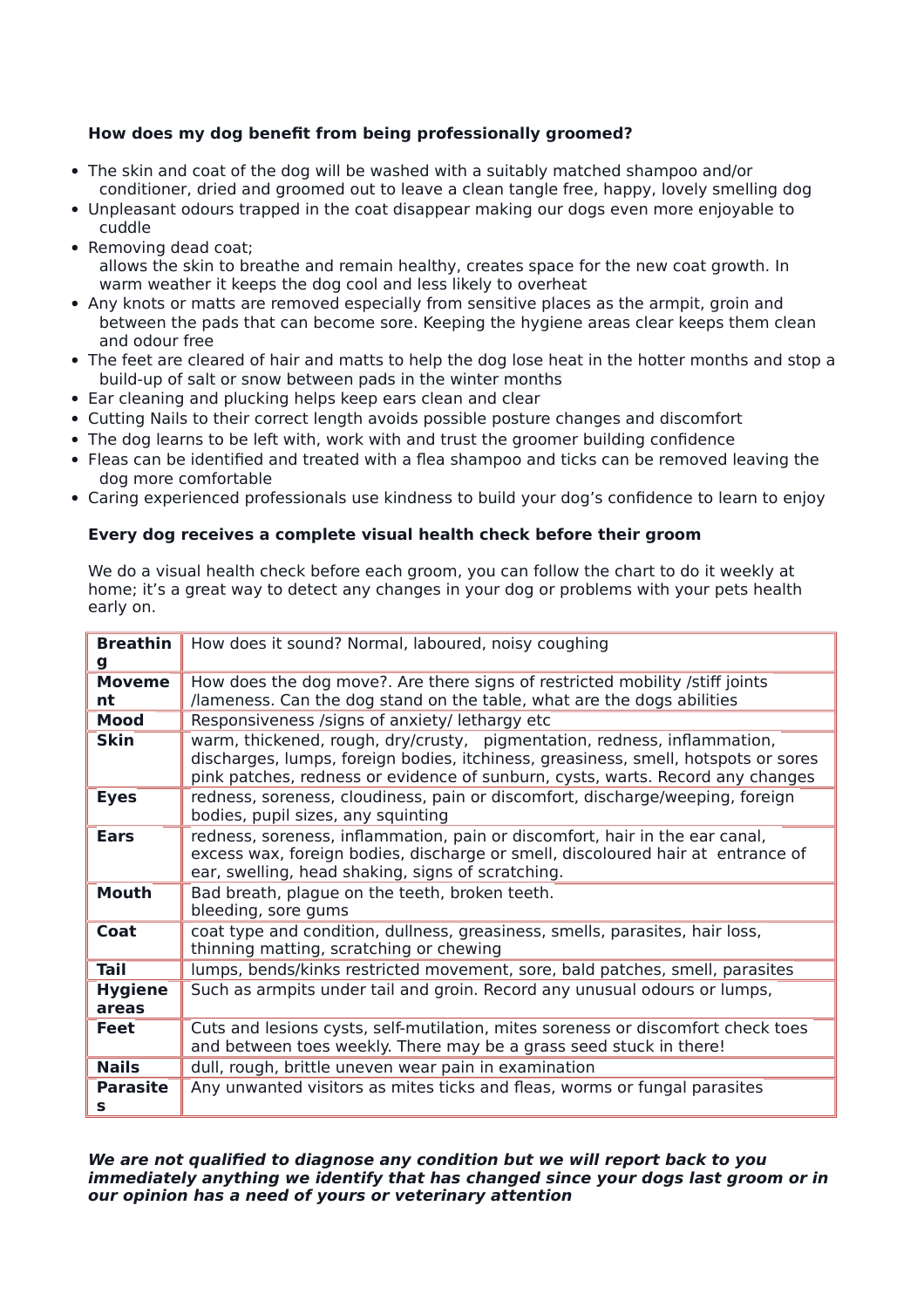## **How do I benefit if my dog visits the groomer?**

- The visual health can flag up a health issue early on
- Keeping your dog regularly groomed can prevent vet bills
- The dog will be groomed how you want it, when you want it
- A comfortable, knot free, groomed and styled coat
- A lovely smelling, clean, parasite free happy dog
- Your dogs nails will be kept at a good length
- Keeping ears clean and clear will prevent problems
- Advice on the best grooming technique and style for your dogs breed and coat if required
- Advice on how you can manage the coat at home the best type of brushes/tools for coat type and how to brush the coat
- We will recommend an ideal length of time between grooms
- You can be part of our Canine Class Facebook community and participate in our Special offers

### **Your dog's health**

### **What is preventive healthcare for my dog?**

Routine preventive healthcare really means vaccinations and treatments to control parasites (e.g. fleas and worms).

Vaccinations are given annually by your vet.

Parasites can be stopped from forming or treated by regular spot on treatments being put on the back of your dogs neck.

Many brands of spot on treatments can be bought in the pet shop but the most effective treatments which cover a range of parasites are prescription only so your vet will advise you. The prescription must be obtained from the vet even if the product is not bought there as the animal must be checked by the vet to ensure the treatment is suitable for your dog.

#### **Worms**

Dogs need to be protected from worms by regular deworming treatment. Again these can be bought from pet shops but the most effective are vet prescribed. Infestations of tapeworms, hookworms, whipworms and lungworms are all preventable with treatment. Your vet will be able to tell you which spot on flea treatments also cover some worms and when additional worming treatments are necessary.

If your preventative treatments are not kept up to date you may be visited by:

| <b>Fleas</b> | These feed on the dogs blood and multiply rapidly so are    |
|--------------|-------------------------------------------------------------|
|              | very difficult to get rid of and make you and the dog feel  |
|              | very itchy. A flea allergy in dogs is also common and       |
|              | needs immediate veterinary attention. The recommended       |
|              | method to treat Fleas is with a quality spot on formula on  |
|              | the back of the dogs neck. The dog, the dogs environment    |
|              | and all pets within it should be treated for at least 3     |
|              | months to ensure the next generation don't reappear. By     |
|              | using the spot on treatment on a regular basis as           |
|              | instructed by the vet and manufacturer an infestation can   |
|              | be prevented.                                               |
|              | Most of the spot on preparations used to prevent fleas will |
|              | also work with lice.                                        |
|              |                                                             |
| <b>Lice</b>  |                                                             |
| <b>Ticks</b> | Not all spot on treatments will work to prevent ticks so    |
|              | additional treatments can be necessary.                     |